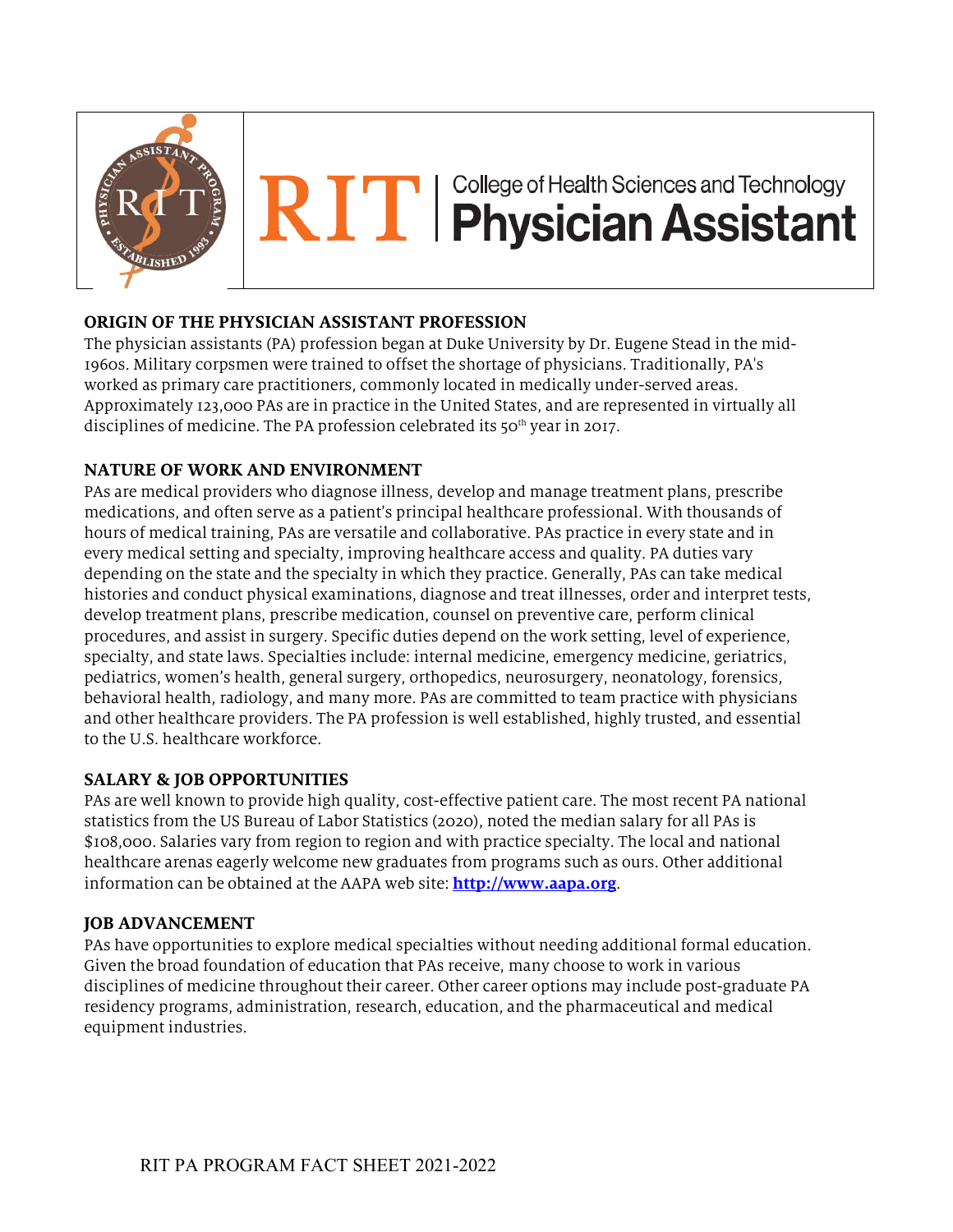#### **JOB & PROFESSION OUTLOOK**

The American Academy of Physician Assistants (AAPA) is the national professional society representing physician assistants. Founded in 1968, the Academy represents PAs across all medical and surgical subspecialties in all 50 states, the District of Columbia, the majority of the U.S. territories and within the uniformed services. *U.S. News and World Report* list the PA profession as #2 of the Best Healthcare Jobs in the country (2020) and #1 in the Best 100 Jobs List (2021). The United States Bureau of Labor Statistics (BLS) notes the PA profession as the #9 Fastest Growing Jobs in America (2021). *Forbes* magazine ranked Pas as #8 Highest Paying Jobs in America (2021).

#### **ROCHESTER INSTITUTE OF TECHNOLOGY**

Founded in 1829, RIT is an internationally recognized leader in professional and career-oriented education enrolling 19,000 students in nine colleges. A private, coeducational university in upstate New York, RIT offers academic programs that combine outstanding teaching, a strong foundation in the liberal arts and sciences, modern classroom facilities, and work experience gained through the university's cooperative education program, internships, and other opportunities. The College of Health Sciences and Technology encompasses the Physician Assistant (PA) Program, in addition to several other clinically-relevant academic programs. Students in the College of Health Sciences and Technology receive a unique education, one that will prepare the next generation of healthcare professionals by providing innovative educational and clinical learning experiences, with a strong background in translational research and discovery and the application of evidence-based practices in community health.

#### **ROCHESTER INSTITUTE OF TECHNOLOGY PHYSICIAN ASSISTANT PROGRAM** The pre-

professional phase (years 1 & 2) involve courses in basic sciences, mathematics, and the liberal arts. The professional phase includes the  $3<sup>rd</sup>$  and  $4<sup>th</sup>$  years of didactic medical education (18 months) and the final  $(5<sup>th</sup>)$  year culminates with clinical rotations (12 months). The professional phase is fully accredited by the Accreditation Review Commission on Education for the Physician Assistant, Inc. (ARC-PA). Students begin the clinical rotations during the summer between years 4 and 5. The required rotations are in Internal Medicine, Family Medicine, Orthopedics, Emergency Medicine, Women's Health, Pediatrics, General Surgery, Behavioral Health, and two elective rotations.

Qualified transfer students are accepted, on a space available basis, into the program. Prior health care experience and/or shadowing are strongly recommended, but are not required for admission. \* Transcript evaluations and rendering of transfer credit are addressed at the time of admission only.

\* Anatomy and Physiology courses must be taken within the last five years prior to admission to be eligible for transfer into the program.

\* In the pre-professional phase, Advanced Placement (AP) credit for liberal arts courses are evaluated and approved by the College of Liberal Arts. Advanced Placement (AP) credit for Calculus, Statistics, and institute electives, are awarded, as applicable within the College of Health Sciences and Technology. Advanced Placement (AP) credit is not accepted for Biology or Chemistry. \* Advanced Placement (AP) or credit for experiential learning is not awarded for courses in the professional phase (years 3, 4, 5) of the program.

Additional information regarding Advanced Placement (AP) credit in the pre-professional phase can be found at: http://www.rit.edu/academicaffairs/advising/student-resources. Information regarding Institute policies and procedures for student withdrawal, refunds of tuition and fees,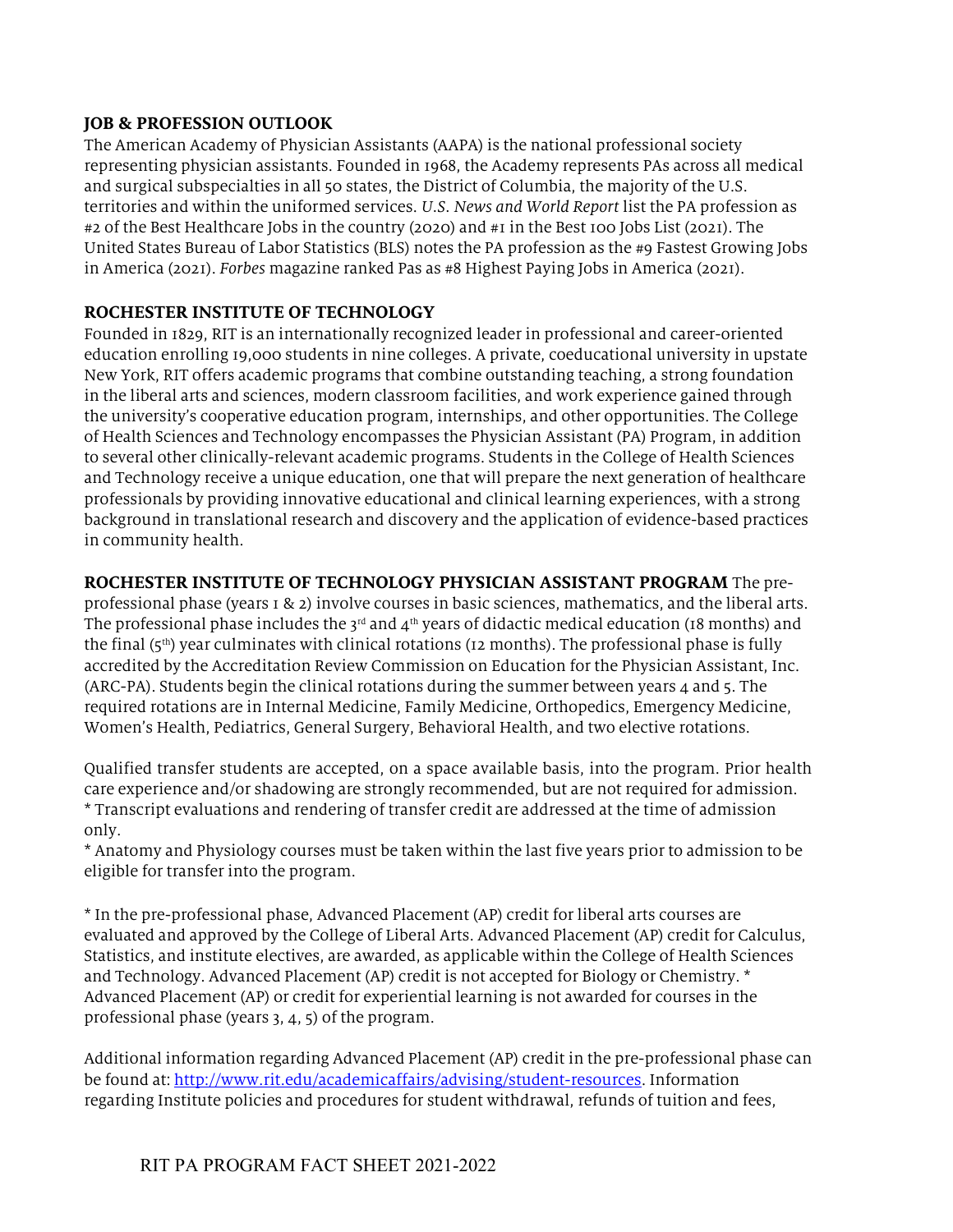academic credit and standards, and student grievances can be found at http://www.rit.edu/academicaffairs/Manual/.

#### **CLASS SIZE & ACADEMIC STANDARDS**

There are approximately 30-36 students enrolled in each class year of the program. Therefore, the number of openings for all students is limited and competitive. **All prospective applicants must have a minimum cumulative GPA of 3.0 (on a 4.0 scale) to qualify for admission consideration and students in the BS/MS degree program must maintain a minimum GPA of 3.0 once enrolled in the program.**

#### **PA STUDENT EMPLOYMENT & CO-CURRICULAR ACTIVITIES**

Many PA students work during the first two years of the program. Most of these students find that balancing academics, co-curricular activities, and working 8-10 hours/week is possible. Nonetheless, attention must always remain focused on the academic expectations of the PA program, which require students to maintain a minimum term and cumulative GPA of 3.0 (BS/MS degree) throughout the program. Given the rigorous program of study, students in the professional phase of the program are strongly advised meet with their academic advisor to discuss their participation in outside employment and co-curricular activities. Students in the professional phase, including clinical rotations, must ensure that employment and/or co-curricular activities do not interfere with academic preparation, performance, clinical responsibilities, and scheduling as per clinical affiliates and program requirements. Outside commitments that are not managed effectively can dramatically affect successful progression within the program and on clinical rotations. Given the rapidly changing environment in day-to-day clinical responsibilities, patient cases and/or clinical responsibilities must be given paramount priority.

#### **PROGRAM ACCREDITATION**

RIT's Physician Assistant (PA) Program officially began in September 1993 with 54 students. RIT has graduated over 500 alumni who are practicing in many different clinical disciplines, geographic settings, and in many states and countries across the globe. The PA Program has remained accredited since 1994. Initial accreditation was by the Commission on Accreditation Allied Health Educational Programs (CAAHEP) and then by the Accreditation Review Commission on Education for the Physician Assistant, Inc. (ARC-PA) from 2001 to present. Based on the most recent review in June/September 2019, the ARC-PA granted continuation of accreditation. Details described by the Commission in their following statement:

*The Accreditation Review Commission on Education for the Physician Assistant, Inc. (ARC-PA) has granted Accreditation-Continued status to the Rochester Institute of Technology Physician Assistant Program sponsored by Rochester Institute of Technology. Accreditation-Continued is an accreditation status granted when a currently accredited program is in compliance with the ARC-PA Standards.* 

*Accreditation remains in effect until the program closes or withdraws from the accreditation process or until accreditation is withdrawn for failure to comply with the Standards. The approximate date for the next validation review of the program by the ARC-PA will be September 2027. The review date is contingent upon continued compliance with the Accreditation Standards and ARC-PA policy.*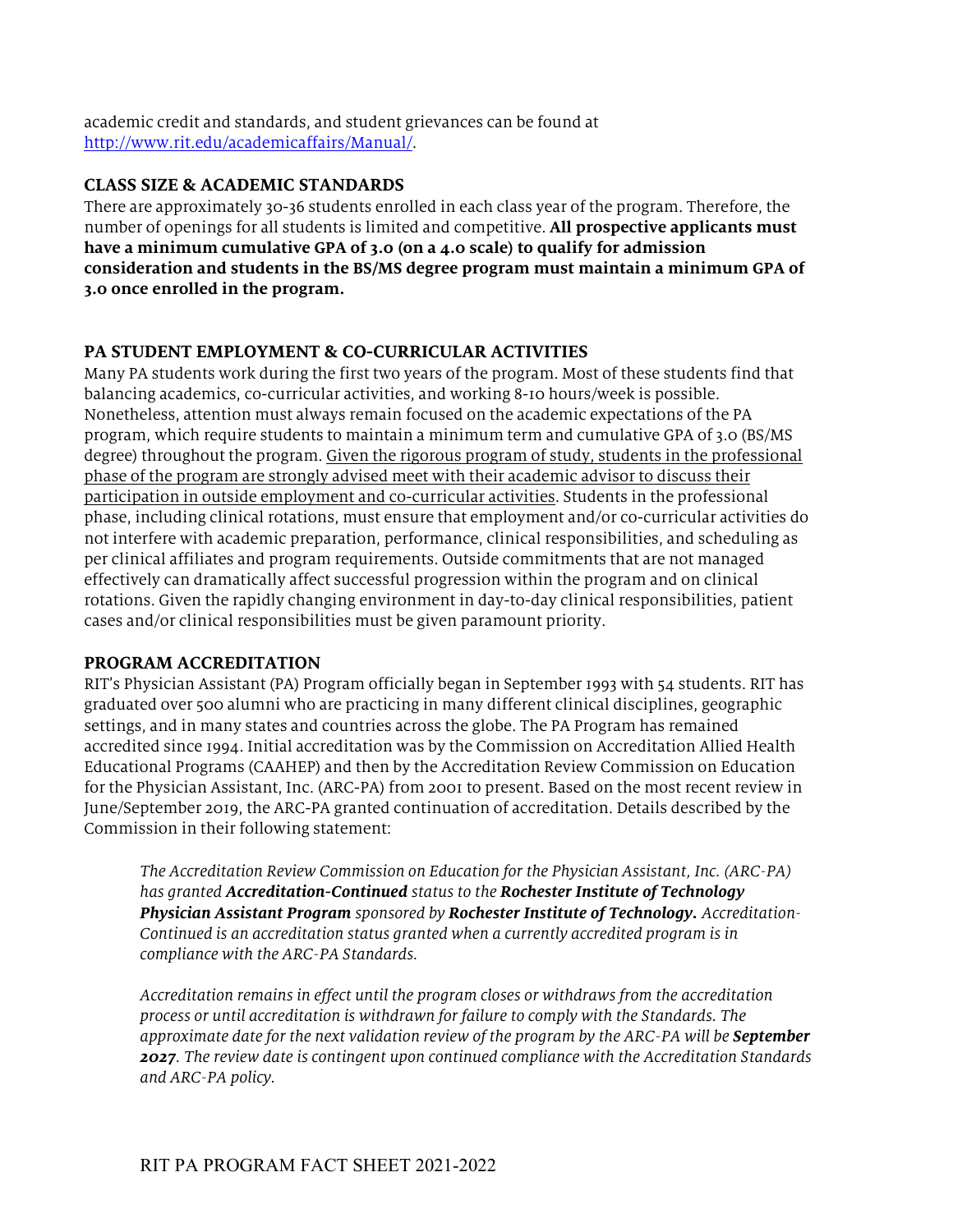#### **PHYSICIAN ASSISTANT CERTIFICATION EXAMINATION**

The National Commission on Certification of Physician Assistants (NCCPA) administers the national board examination for PAs. Certification is required in many states to practice. In addition, a practicing PA must retake the national board examination every ten years, as well as complete 100 hours of continuing medical education every two years.

#### **HOUSING EXPENSES**

These costs vary according to the needs of individual students. Suitable living on-campus (resident halls, apartments, etc.) are generally available for average housing fees. Please refer to the RIT Undergraduate Bulletin and online at http://www.rit.edu for more information. In the fifth year of the program, students complete ten clinical rotations which require, from time to time, that the student be away from the Rochester area. Sometimes these clinical sites are within driving distance, but at other times, the student will need to stay near the clinical site for the 5 weeks of the rotation. Because of this, there may be slightly elevated housing costs during this fifth year. The PA program assists the student in finding suitable housing during this clinical year. Ultimately the responsibility for housing, travel, and food, is that of the student. Students are not reimbursed during their time on clinical rotations. PA students on clinical rotations (year 5) are considered full time students and are responsible for tuition costs.

#### **TRANSPORTATION / PARKING**

In the professional phase (years 3, 4, 5) of the program, the student can expect to be off campus a portion of the time. The student is responsible for transportation during these years. Because of this, a car is recommended in the start of the third year, and certainly during the fifth year. Parking fees may be incurred as students begin clinical training in hospitals. Car-pooling is recommended, when applicable.

#### **TUITION & TEXTBOOKS**

Current information regarding tuition and related fees can be accessed at http://finweb.rit.edu/bursar/tuition fees.html. In the professional phase of the PA Program (third, fourth, and fifth years), the coursework and clinical experiences are exclusively medical in nature. Additional textbooks are required in various areas of didactic and clinical instruction. These additional books and reference materials typically run around \$2,000, but vary from student to student.

#### **EQUIPMENT**

Each student is required to purchase equipment for the start of the third year of the program. The student is expected to bring his/her own equipment to classes in good working order. The PA program works with various medical suppliers to ensure that equipment costs to the third year students will be the lowest possible, while ensuring their quality. These items generally range \$800 to \$1,300. This is a one-time only cost, and these items will be useful for many years to come in the clinical fields of medicine.

#### **PA CLINICAL KNOWLEDGE RATING & ASSESSMENT TOOL (PACKRAT) EXAM**

A written competency examination will be given to students in the fourth year of the Program. The Physician Assistant Clinical Knowledge Rating and Assessment Tool (PACKRAT) is a nationally recognized competency examination for PA students. This standardized examination provides excellent feedback to students and faculty regarding comprehensive knowledge bases and problemsolving abilities of the students. The content and approach has been created to simulate the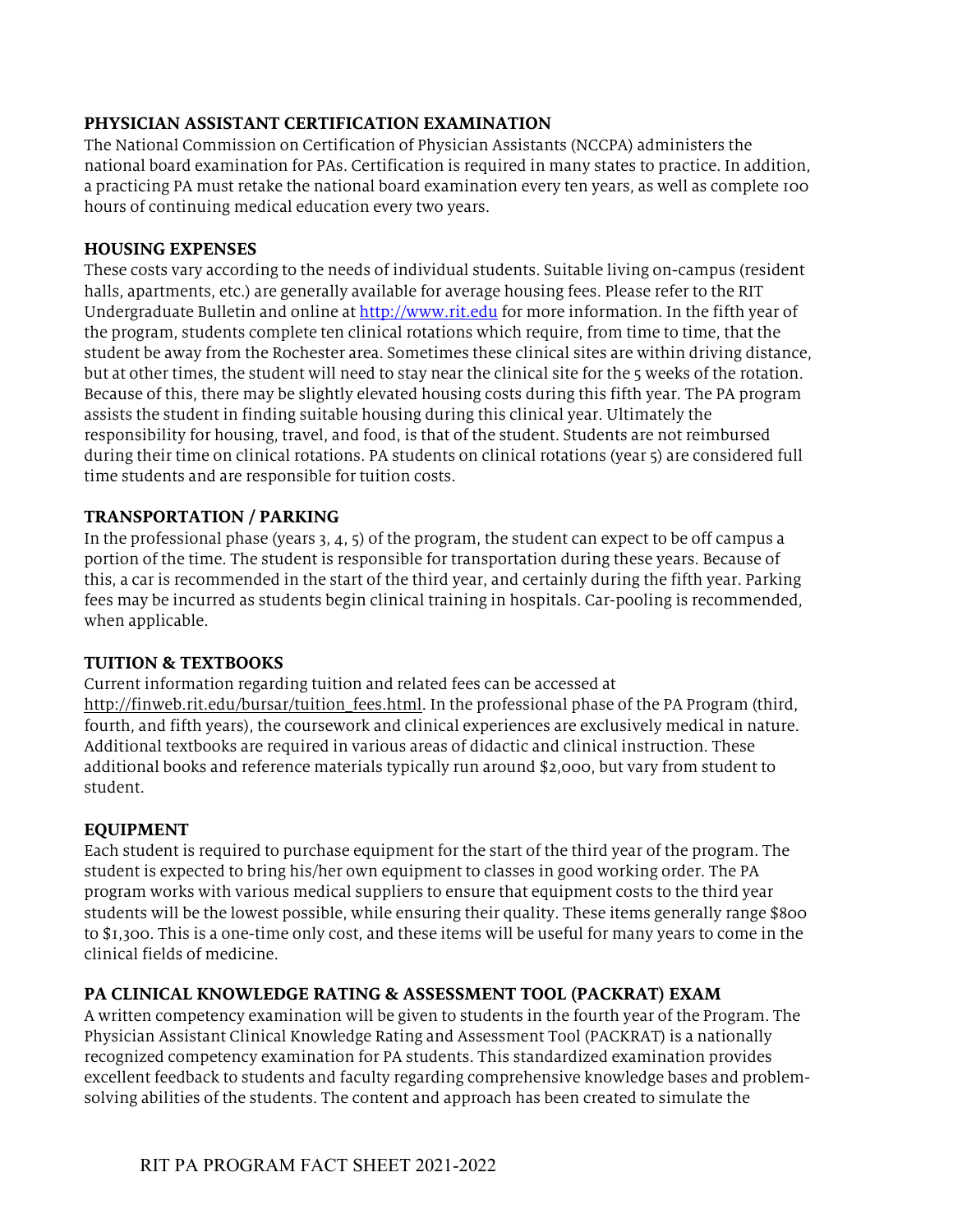computer-based Physician Assistant National Certifying Exam (PANCE). Many students have found this to be excellent preparation for clinical rotations and the PANCE. The cost to each student is currently \$40/exam.

**END OF ROTATION EXAMS<sup>TM</sup>:** A written exam will be given to students at the completion of each core rotation. The End of Rotation Exam™ is a computerized, standardized exam assessing medical knowledge of the student. The cost is currently \$35 per exam.

**END OF CURRICULUM EXAM<sup>TM</sup>:** A written summative exam will be given to students as part of the Summative Evaluation. The End of Curriculum™ exam is a computerized, standardized exam assessing medical knowledge of the student. The cost is currently \$99 per exam.

**PANCE BOARD REVIEW COURSE:** A 3-day PANCE exam review course is arranged by the program and attendance is required. This course will provide a system-based approach review and over 1,000 practice board questions with a 100% guarantee. The cost is currently \$245.

**CLINICAL AFFILIATE REGISTRATION/SUBSCRIPTION:** Beginning May 2021, each senior student on clinical rotations will be required to pay  $\sim$  \$60 as a registration/subscription fee for the administrative services rendered by the clinical affiliate. This fee will cover the ten clinical rotations required.

#### **CRIMINAL BACKGROUND CHECKS**

In accordance with various state laws and regulations, most of our clinical affiliates require PA students to undergo a criminal background check prior to beginning a clinical rotation. A PA student may not be allowed to participate in a clinical rotation (s), by the clinical affiliates, based on the results of a criminal background check. As a PA professional advances in his/her healthcare career, s/he can expect regular criminal background checks and credential verification as part of the participation, hiring, and employment process. The RIT PA Program requires that all PA students have an initial criminal background check prior to entering the professional phase of the program (year 3) and once again prior to the start of clinical rotations (end of year 4). The cost to each student for these screenings is \$170.00.

#### **DRUG TESTING**

In accordance with various state laws and regulations, some clinical affiliates may require PA students to undergo drug testing prior to beginning a clinical rotation. These additional authorizations and their associated fees must be completed by the student at the students' expense. A PA student may not be allowed to participate in a clinical rotation(s), by the clinical affiliates, based on the results of this drug testing. As a PA professional advances in his/her healthcare career, s/he can expect regular, random drug testing, and credential verification as part of the participation, hiring, and employment process.

#### **BASIC AND ADVANCED CARDIAC LIFE SUPPORT (BLS)/(ACLS) CERTIFICATION**

Students are required to have current CPR /ACLS certification prior to the start of clinical rotations in the fifth year. This training is arranged through the PA Program in conjunction with the American Heart Association and hospital affiliates. The cost for this certification is \$100-\$150.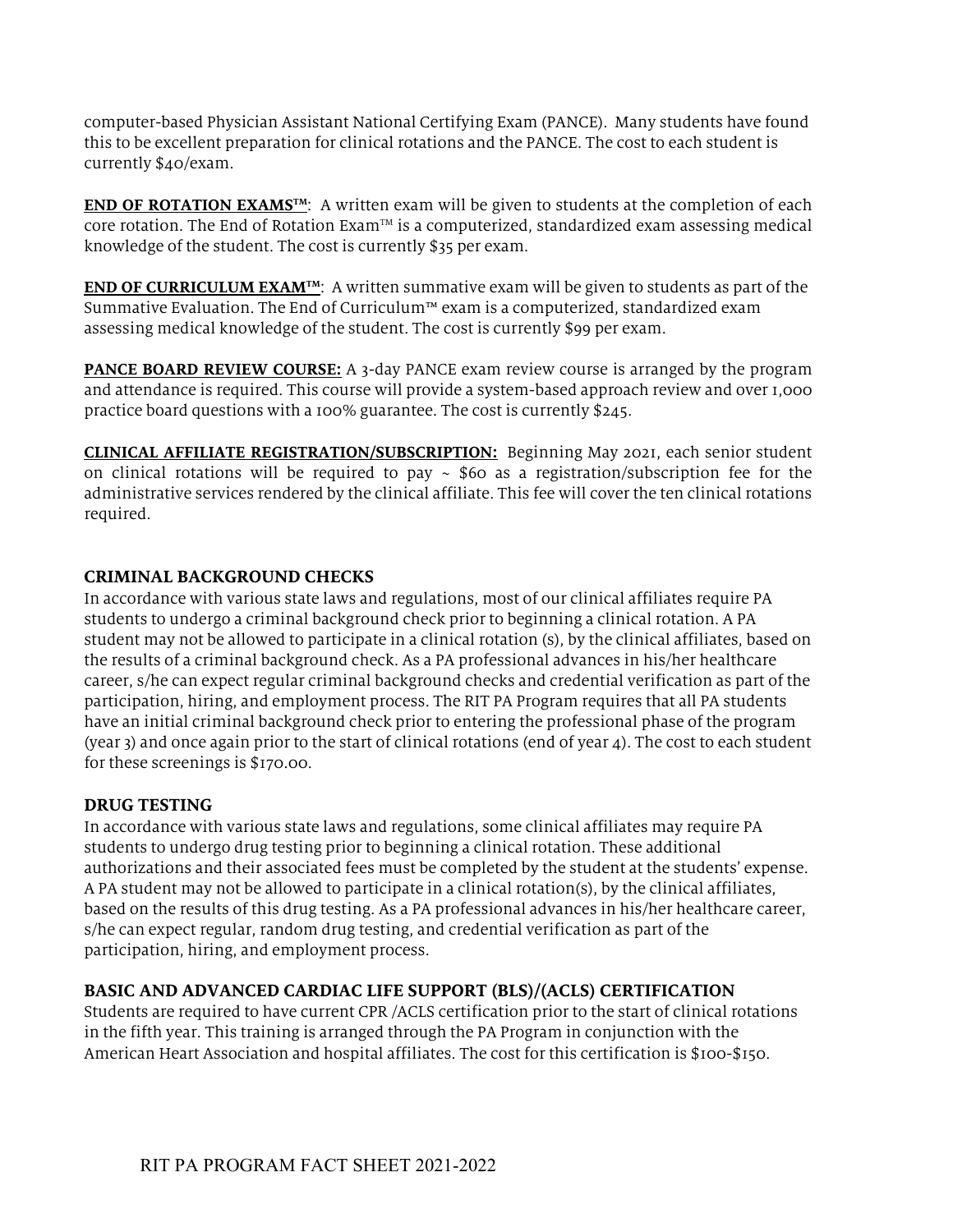# **PHYSICAL EXAMINATIONS & IMMUNIZATIONS**

A history and physical examination (including various blood work, titers, TB testing, and current immunizations) are required prior to the start of clinical rotations. TB testing is also required prior to the start of the third year. Students must arrange for these examinations several months in advance of the start

of clinical rotations. Costs may range from \$ 300 – 400 depending on insurance coverage. Although the PA program cannot mandate that each student obtain the Hepatitis B vaccine, it is **very strongly recommended** prior to the start of the third year. Lack of this vaccination may preclude students from most clinical training sites. Students may obtain this three injection vaccination series at the RIT Student Health Center or through private medical coverage. Costs may vary upon health insurance coverage.

# **PA PROGRAM ADMISSIONS**

The application fee for this program is  $$65$ . Deadlines for completed applications:

| Transfer applicants                     | <b>December Ist for the following fall class.</b>      |
|-----------------------------------------|--------------------------------------------------------|
| Freshmen applicants (Early Decision I)  | <b>November 1st</b> for the following fall             |
| class.                                  |                                                        |
| Freshmen applicants (Early Decision II) | <b>January Ist for the following fall class.</b>       |
| Freshmen applicants (Regular Decision)  | January 15 <sup>th</sup> for the following fall class. |
|                                         |                                                        |

#### **All admissions materials and applications should be forwarded to:**  Rochester Institute of Technology Office of Admissions Bausch & Lomb Center 60 Lomb Memorial Drive Rochester, New York 14623-5604 http://www.rit.edu/adm/index.html

# **TECHNICAL STANDARDS**

Technical Standards for Candidates for the Physician Assistant Program incorporate minimum capabilities and skills (observation, communication, motor, intellectual, and behavioral attributes) required to practice as a physician assistant. These standards are listed below:

All candidates and students for the Physician Assistant (P.A.) Program must possess certain capabilities and skills, with or without reasonable accommodation. These include the intellectual ability to learn, integrate, analyze, and synthesize data. They must have functional use, with or without accommodation, of the senses of vision, hearing, and equilibrium. Their exteroceptive (touch, pain, temperature) and proprioceptive (position, pressure, movement, stereognosis, and vibratory) senses must be sufficiently intact to enable them to carry out all activities required for a complete P.A. education. Candidates must have motor function capabilities to meet the demands of P.A. education and the demands of total patient care. The candidate for the PA Program must possess the following capabilities and skills:

1. **Observation**: The ability to observe is required for demonstrations, visual presentations in lectures and laboratories, laboratory evidence and microbiological cultures, microscopic studies of microorganisms and tissue in normal and pathologic states. Candidates and students must be able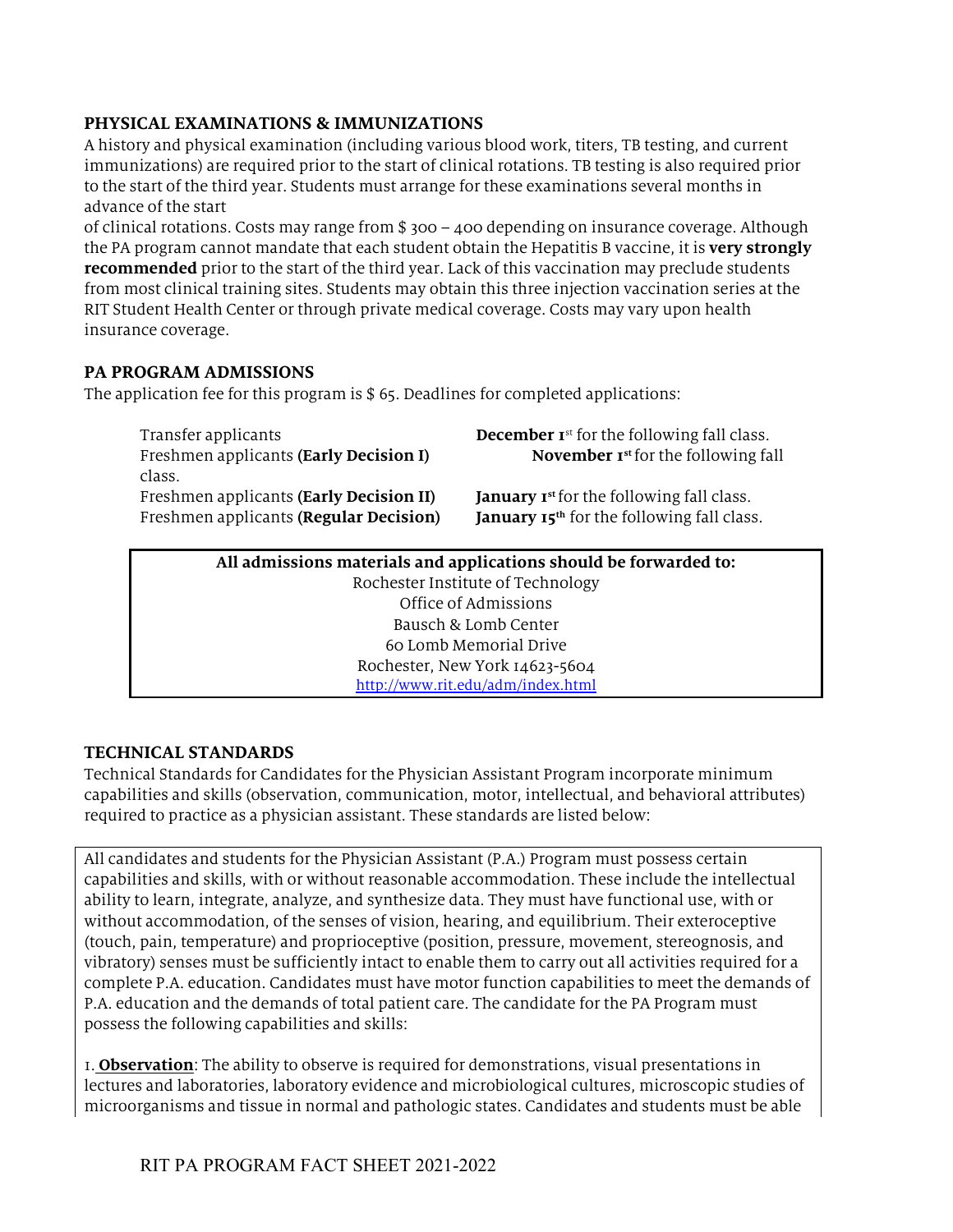to observe patients accurately and completely, both at a distance and closely. This ability requires functional vision and somatic sensation and is enhanced by a sense of smell.

2. **Communications**: Candidates and students should be able to communicate intelligibly, and to observe patients closely in order to elicit and transmit information, describe changes in mood, activity, and posture, and perceive non-verbal communications. The candidate must be able to communicate effectively and sensitively with patients. Communication in oral and written form with the health care team must be effective and efficient.

3. **Motor**: Candidates and students should have sufficient motor function to elicit information from patients by palpation, auscultation (with or without accommodation) and percussion, as well as carry out diagnostic maneuvers. A candidate should have motor function sufficient to execute movements reasonably required to provide general care and emergency treatment to patients. Such skills require coordination of gross and fine muscular movements, equilibrium, and sensation.

4. **Intellectual** - Conceptual, Integrative, and Quantitative Abilities: Problem solving is a critical skill demanded of P.A. s and this requires all these abilities. Candidates and students must also be able to comprehend three-dimensional relationships and the spatial relationships of structures.

5. **Behavioral and Social Attributes**: Candidates and students must have the emotional health to fully use his/her intellectual ability, exercise good judgment, and complete all responsibilities attendant to the diagnosis and care of patients.

The practice of medicine requires physician assistant candidates and students be able to develop mature, sensitive, and effective relationships with patients and colleagues. To provide high quality patient care, physician assistant candidates and students must possess characteristics of adaptability, flexibility, and be able to function in the face of uncertainty. The healthcare environment requires candidates and students be able to tolerate physical and emotional stress and continue to function effectively and efficiently. He/she must have a high level of compassion for others, motivation to serve, integrity, and a consciousness of social values. Candidates and students must possess sufficient interpersonal skills to interact positively with people from all levels of society, all ethnic backgrounds, and all belief systems.

Candidates for admission to the PA Program are encouraged to ask questions about the program's technical standards for clarification and to determine whether they can meet the requirements with or without reasonable accommodation. Any information and inquiries about disabilities are handled in a confidential manner, to the extent possible within the accommodation process, and should be directed to the PA Program Director.

The Physician Assistant Program faculty recognizes the responsibility to present candidates and students for the P.A. degree that have the knowledge and skills to function in a broad variety of clinical situations and to render a wide spectrum of high quality patient care. The responsibility for these technical standards is primarily placed on the P.A. Program Interview Committee to select entering P.A. students who will be the candidates for the P.A. degree. 7/16

# **PA Program Mission**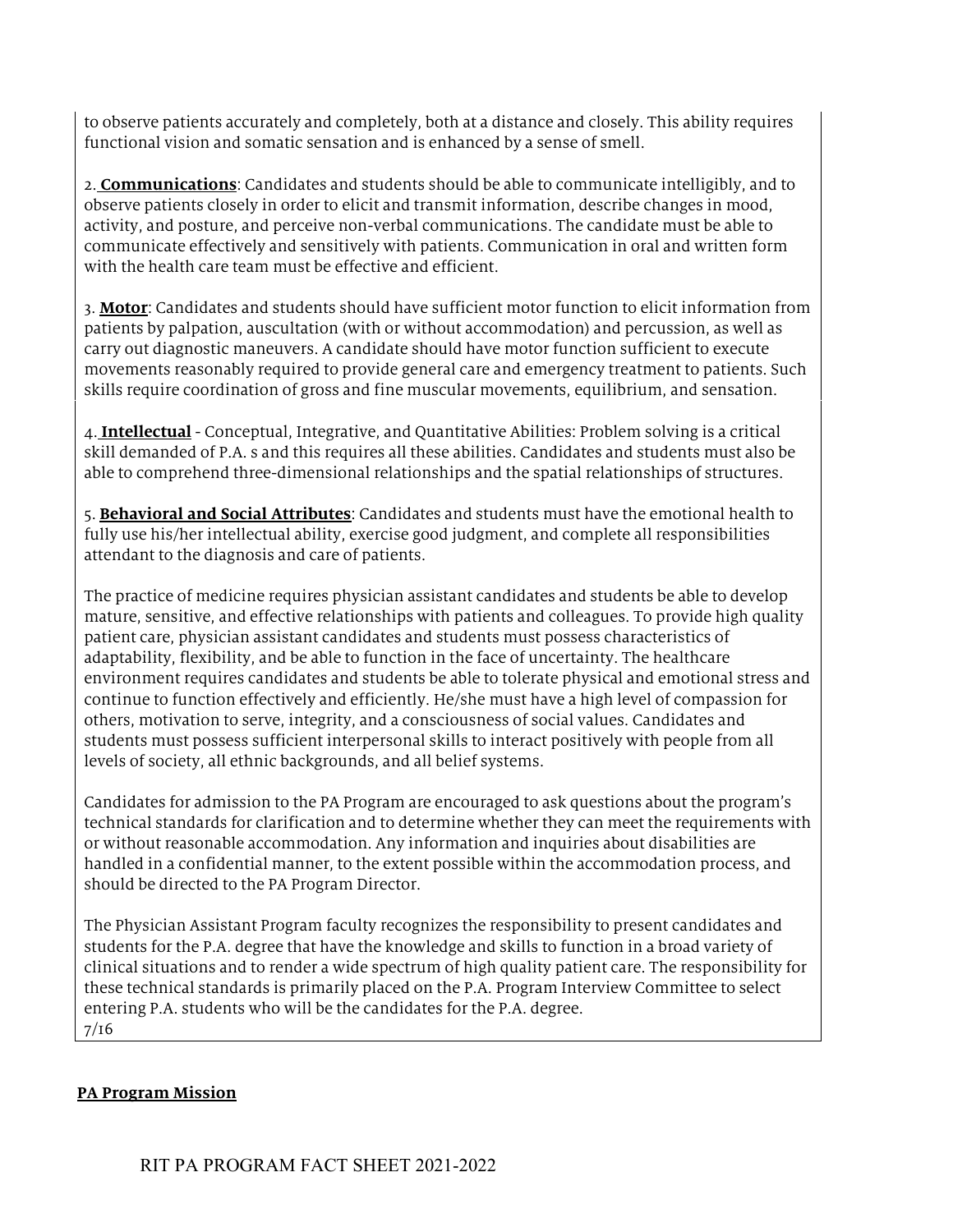Rochester Institute of Technology's Physician Assistant Program provides a foundation of science and liberal arts; and prepares students to provide compassionate, patient-centered healthcare. The Program, is committed to developing the ethical values, medical knowledge, professionalism, and interpersonal communication skills essential for inter-professional, team-based, clinical practice.

#### **PA Program Educational Goals**

#### **Medical Knowledge**

Graduates will demonstrate core medical knowledge of established and evolving biomedical and clinical sciences and apply this knowledge to patient care.

#### **Interpersonal & Communication Skills**

Graduates will demonstrate interpersonal and communication skills that result in effective information exchange with patients, families, physicians, and members of the healthcare team.

#### **Patient Care**

Graduates will provide effective, safe, high-quality, and equitable patient care in diverse settings across the life span.

#### **Professionalism**

Graduates will practice with integrity, ethical and legal responsibility, and sensitivity to diverse patient populations.

#### **Practice-based Learning and Improvement**

Graduates will critically analyze their practice experiences with Evidence-Based Medicine (EBM) and quality assurance processes to improve patient care.

#### **Systems-based Practice**

Graduates will demonstrate awareness of and responsiveness to the healthcare system, while keeping the patient at the center of cost-effective, safe care.

> (Adapted from the 2012 *Competencies for the Physician Assistant Profession*, written by the AAPA, ARC-PA, PAEA, and NCCPA)  **11/2017**